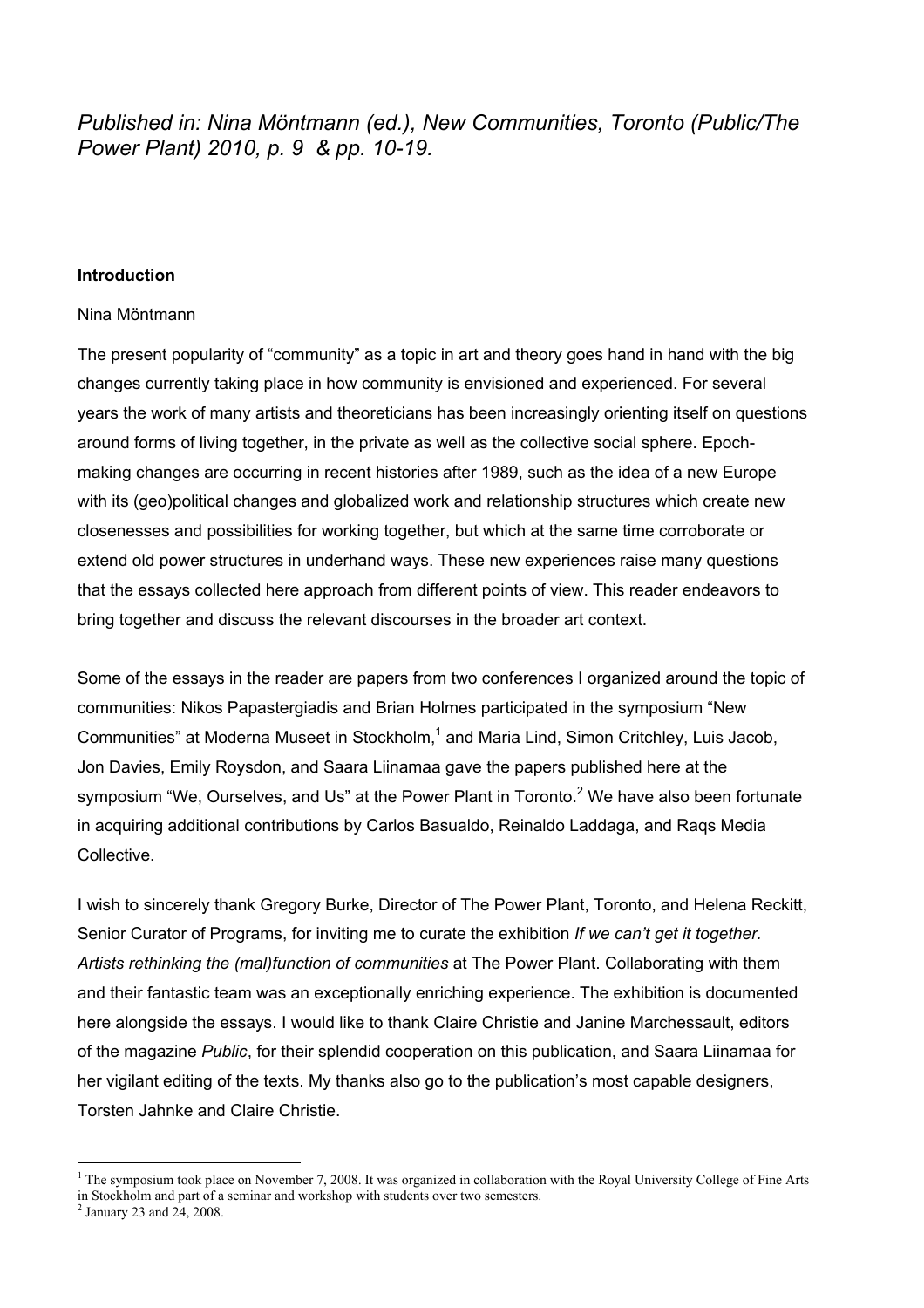## **New Communities**

#### Nina Möntmann

The title "New Communities" suggests that there is a conventional notion of communities that is becoming increasingly inapplicable and hence in need of being challenged and replaced by newer models. The concept of community opens up a wide range of subjects embracing ideas such as unity, solidarity, and belonging in a globalized and, in many respects, post-national world order. The texts in this book, as well as the exhibition *If we can't get it together. Artists rethinking the (mal)function of communities* documented here, explore the social changes and their contexts, shedding light on the various forms of new communities in contemporary art and society and their social responsibilities.

Examination of the ways in which artists are dealing with communities raises a whole range of questions: What defines a community—certain qualities, common interests, a shared location? What do we expect from being part of a community? Which communities are freely chosen, which are imposed? Who's in and who's out? Other questions revolve around the idea of a collective. What are the differences between a community and a collective? What does being part of a collective add to or subtract from the subjectivity of the individual? What is the artist's interest in working with communities and/or being part of a collective working process? Is it desirable at all?

Models and ideas for both these social formations—community and collective—are found in various art projects, in curatorial approaches where collaboration is a constitutive activity, in political activism and other societal movements.

## *What is a Community? Definitions and Critique*

Thinking about notions of community assumes a relational conception of self. Singularities can only gain their subjectivity by confronting the other or a multiplicity of others; before one can construct any immanent selfhood, one has already been called into question by the existence of others. Every subject inhabits and acts within a perpetually changing cluster of communities, many only temporary, some constant; many are self-chosen (e.g. specific interest or hobby groups, friends, parties), others are imposed (e.g. nationality or family of birth); one is aware of some, but not of others.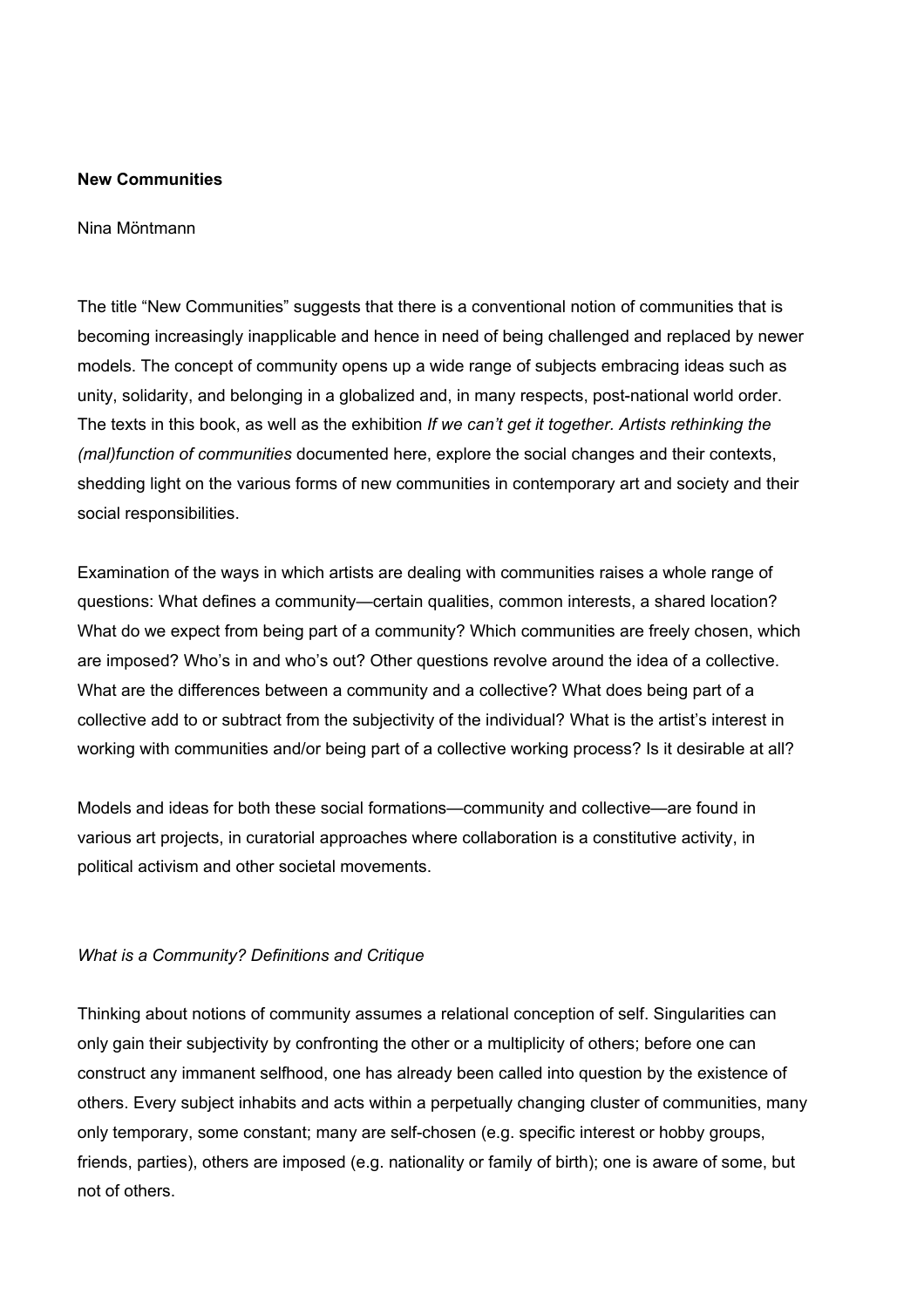However, a relational concept of self also references what David Harvey called the "porosity in relation to the world of socio-ecological change, [which] tempers many theories of individual rights, legal status, and the like."<sup>3</sup> In this sense, the social construction of the self also includes aspects of political and economic realities. Thus, examining notions of communities always also implies insisting on the personal as political—the feminist dictum of the '68 movement, which, although its meaning has shifted, has lost none of its relevance.

Going on to describe in more detail what a community can be, we run up against many issues connected with the "(mal)function of communities." Common definitions of community often refer to the sharing of specific qualities as a precondition of belonging, positing essentialist identity factors as central in constituting a sense of belonging—being of a particular nationality, for instance, belonging to a specific ethnic group or religion, or being of a particular gender or sexual orientation. Likewise such definitions of community often involve local or territorial attachments. Operating with actual or ideological borders that separate a community from what is outside it means defining social groups through exclusion.

Many have adverted to the risks inherent in approaches that lead to conjoining and artificially connecting identity issues that are completely unrelated—the idea that the "good American" believes in God, for example, or members of a particular national, ethnic, or religious community automatically branding outsiders as "enemies." Fascism, of course, can be described as the calamitous outcome of an ideology rooted in the celebration of a constructed sameness that can survive only by eliminating the other.

Given the potentially fascist moment in essentialist, exclusivist concepts of belonging, outright rejection of qualities as community unifiers might seem to be the sole chance of avoiding fascism. Models of this rejection are found in Jean-Luc Nancy's "inoperative community,"<sup>4</sup> Giorgio Agamben's "coming community,"<sup>5</sup> or Maurice Blanchot's "unavowable community,"<sup>6</sup> which have qualities in common with Bataille's "negative community"—the community of those without community. The Canadian linguist Milo Sweedler recently described the subject of all these approaches as "dismembered communities," an apt term, implying as it does that notions of "membership" calling for qualifying qualities in addition to an agreement or contract need to be questioned in favor of unconditional community.

The authors mentioned, while differing in many details, all oppose communal identities that eliminate singularities and argue for anti-essentialist communities of singularities whose only precondition is being in the world. Nancy, for example, speaks of community as a relational social organization constituted, not by the fact of belonging, but by the coexistence of singularity and

 $\frac{1}{3}$ David Harvey, Spaces of Insurgency, in *Subculture and Homogenization* (Barcelona: Fundació Antoni Tapiès, 1998): 61. <sup>4</sup>

<sup>&</sup>lt;sup>4</sup> Jean-Luc Nancy, *The Inoperative Community* (Minneapolis MN: Univ. of Minnesota Press, 1991).

Giorgio Agamben, *The Coming Community* (Minneapolis MN: Univ. of Minnesota Press, 1993). <sup>6</sup>

<sup>&</sup>lt;sup>6</sup> Maurice Blanchot, *The Unavowable Community* (Barrytown NY: Station Hill Press, 1988).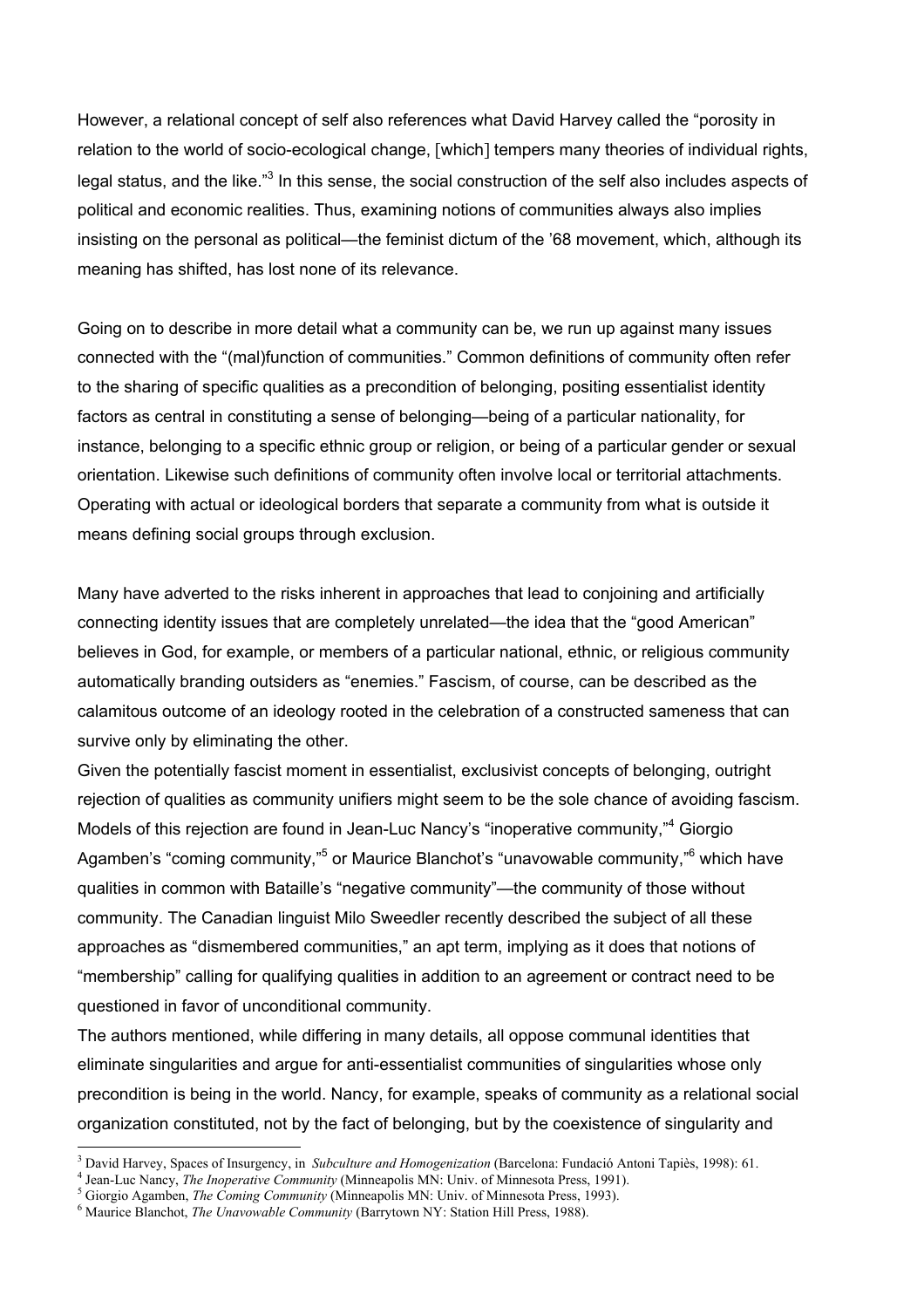shared experience. He sees community as a political project and perceives its permanent struggle against immanent power as central to it.

## *Communities in the Context of Globalization and the Changing Nation-State*

Social ideas of this kind are developing at a time when state-run social organizations and welfare systems are collapsing, and with them political developments that have given shape both to the form and the reality of our social lives: The continuous decline of the welfare state in Western countries that involves decreasing availability of social services, the complete disappearance of state-organized social life in former socialist countries, and the nation's declining power in defining community and its narratives. Personal experience is henceforth increasingly being shaped by existential responsibilities—healthcare, minimal maintenance, old age pension—which are being handed back to the individual. The pressure of personal responsibility thus creates further uncertainties as to the relation between the individual and the community.

But globalization and its mechanisms also facilitate and generate new social phenomena, global migration, for instance, which can mean a freely chosen lifestyle or, alternatively, enforced exile and collective dispossession. Or communication technology. This links individuals, and it also creates social groups and collective production (Wikipedia, for instance, or open source operating systems like Linux). Here, the individual is empowered through participation in public action. At the same time, there is awareness of an ideological and operational neoliberal appropriation of social networks, collaboration, and participation in social phenomena. How communication is dealt with and judged in this context is also shifting. In the "meeting culture" of the neoliberal business world, communication is often an end in itself, displacing proper research and preparation. Covert and subversive communication strategies, which we can also find in some current art projects, or strategic communication refusal, are opposing mainstream communication, and play a significant role in molding the character and quality of new social formations.

As globalization proceeds, the national communities being imposed are undergoing radical changes. The decline of the nation-state can be described as a dissociation of the ideological construct of the nation from the political-territorial structure of the state. In a historically ideal form of political community, state and nation are coterminous, with the nation providing the narrative component, the ideological and symbolic backing for the state and its territorial extension. Here the nation provides a definition of belonging. Ever since Benedict Anderson's pioneering work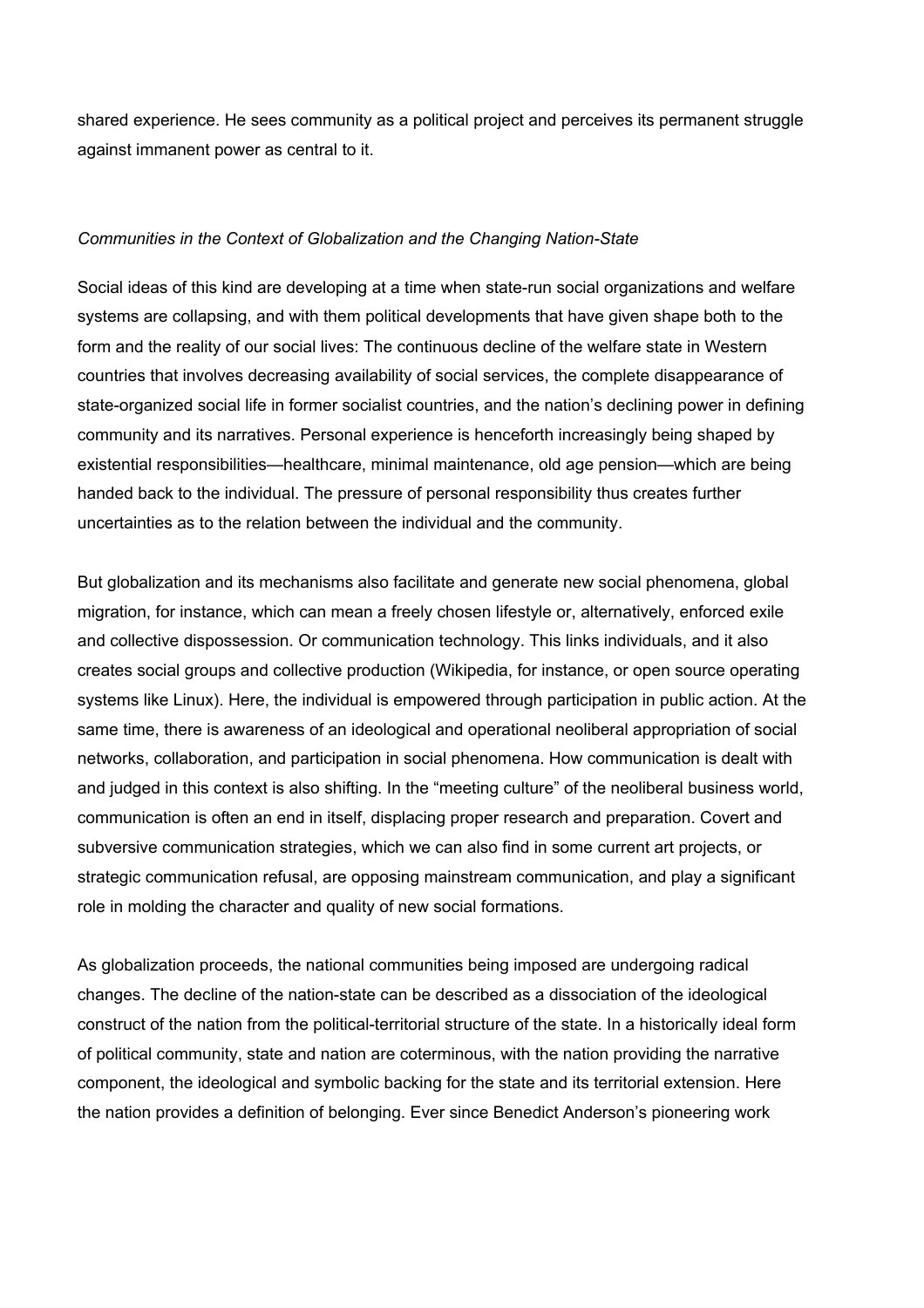*Imagined Communities*, the nation can no longer be thought of without the fictive and ideological backdrop in the process of its identity formation.<sup>7</sup>

Turning to recent post-national conflicts, at their most violent in former Yugoslavia, for instance, one can say that new nationalisms are emerging in the region. While it is true that no civil war or conflict is without a government crisis and a hegemonial decision concerning the status and character of the conflict, another aspect involved in these situations is describable in terms of Arjun Appadurai's notion of the "narcissism of minor differences."<sup>8</sup> Given these destructive instances of resurgent nationalist sentiment, assuming an anti-nationalistic position is a necessary prerequisite for any basic agreement on the future of the commons.

# *Communities in Art*

Artists are exploring the various ideas of social formations and their political and historical contexts, be it through *direct cooperations* in collective and participatory artworks or in *broaching the issue* of communities and other social groups that are defined by a common interest or agency, questioning a national, ethnic or religious framework. Therefore artists are not only providing images of changes in these areas, they are also participating in new forms of collective work and are creating a temporary model situation of community—one that can be experimental, provisional, informal, and maybe prototypical.

While the early 1990s witnessed increased interest in the politically serviceable value of artistic work, a focus of interest in current art production lies in the social imagination, in the compelling notions of transforming communities that are developed in an artwork. Recent models for art that incorporates social relations as an element of the art work itself need to be considered against a broader historical background, which includes the rolling back of Western welfare systems, the collapse of state-organized social infrastructure in former socialist empires and the chronic lack of institutional networks in various regions of the Southern hemisphere. The specific notion of "community" brought to bear in a given art project is, hence, inseparably linked to the views on action and co-existence prevailing within the respective societal context.

The focus of community-based art on marginalized groups in particular, who are encouraged to act and communicate via a cooperative process, with the aim of empowering the socially disadvantaged, emerged in the early 1990s primarily in the US. Also known as "new

7 <sup>7</sup> Benedict Anderson, *Imagined Communities* (London: Verso, 2006): 178 (first pub. 1983).

Arjun Appadurai, *Fear of Small Numbers: An Essay on the Geography of Anger* (Durham, London: Duke University Press, 2006): 10.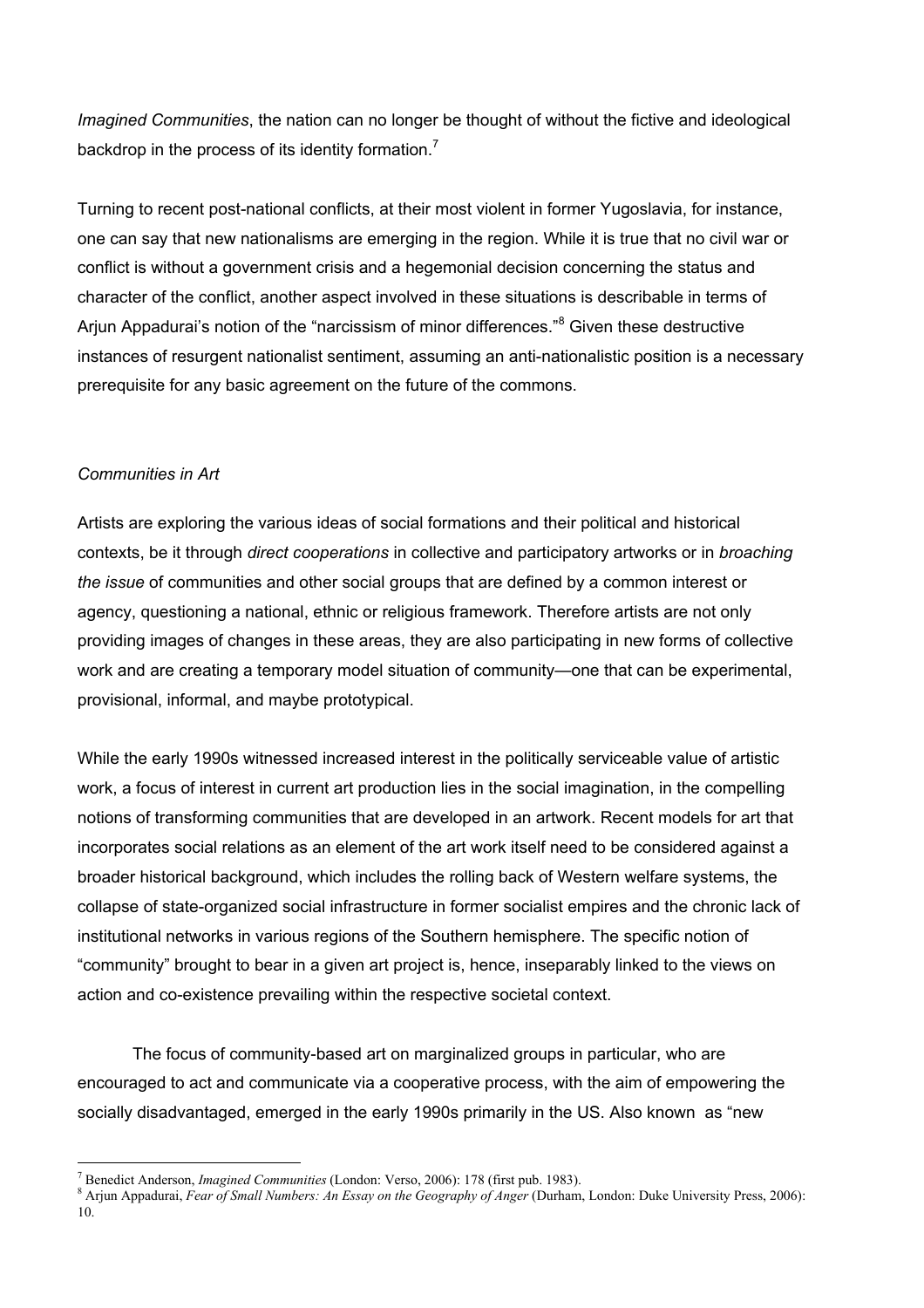genre public art" (a term coined by Suzanne Lacy) or "connective aesthetics" (Suzi Gablik), the various approaches taken all reveal an interest in art works that have practical value and which make a political impact. Rather than merely taking place in the public sphere or being placed there, this is art that is public by its very nature. Some examples were featured in the "Culture in Action" show curated by Mary Jane Jacob in Chicago in 1992–93, the first extensive and pioneering exhibition of participatory art projects in public spaces that focused mainly on work with local communities.

While acknowledging the motivation of these projects in an idea of participatory democracy, Christian Kravagna rightly notes that some projects defined as new genre public art, dealing with predetermined marginalized communities like homeless or HIV-infected people, "lack a political analysis" and operate instead with a "pastoral mix of care and education" that displays "pseudo-religious traits."<sup>9</sup> And Miwon Kwon has pointed to the negative effects of US arts funding, which increasingly has turned directly to social projects, funding social work rather than art.<sup>10</sup>

Instead of attempting to take on the neglected social duties of the state, then, the challenge for art is to create projects with hybrid, "experimental communities."<sup>11</sup> Bringing together individuals with different knowledge and experience in a collaborative process is the essential factor that distinguishes projects with experimental communities from the art forms mentioned above, where a community is rigidly defined by one specific feature.

While these projects frequently place less emphasis on exhibition-context presentation, where they often comprise little more than matter-of-fact documentation, or interviews with participants, another prevalent form of participatory art aims directly at producing a video. This is often shot—unusual for community-based art—without an audience and is then conventionally shown. Examples include works by artists such as Johanna Billing, Egle Budvytyte, Annika Eriksson, Phil Collins, and Jeremy Deller, all of whom display a significant interest in music, games, or folk traditions as possible catalysts of a shared experience.

Another current trend brings communities together in joint action focusing on the physical, where individuals experience the vulnerability and manipulability of their bodies—life reduced, more or less, to its most elemental form. The subject can be, for instance, the finer details of human expression in a crowd, as in Victor Alimpiev's *Sweet Nightingale* (2005). Here, to the accompaniment of a Mahler symphony a large group in an orchestra-pit-like structure is silently instructed to execute minimal, almost sculptural movements. The delicate relation of largely powerless individuals to society is articulated in an eerie oscillation between presence and absence. The Israeli artist Yael Bartana presents a communal performance of rituals: In her *Wild Seeds* (2005) a group of teenagers turn their playful joshing into a parable on the Israeli

 <sup>9</sup> Christian Kravagna, "Modelle partizipatorischer Praxis," in *Die Kunst des Öffentlichen*, ed. Marius Babias, Achim Könnecke (Amsterdam/Dresden: Verlag der Kunst, 1998): 34–35.<br><sup>10</sup> See Miwon Kwon, "Im Interesse der Öffentlichkeit," *Springer* II/4 (Dec. 1996–Feb. 1997): 31.<br><sup>11</sup> See else Gerlag Beauglde and Beinalde Leddages's taut in this volu

 $^{11}$  See also Carlos Basualdo and Reinaldo Laddagga's text in this volume.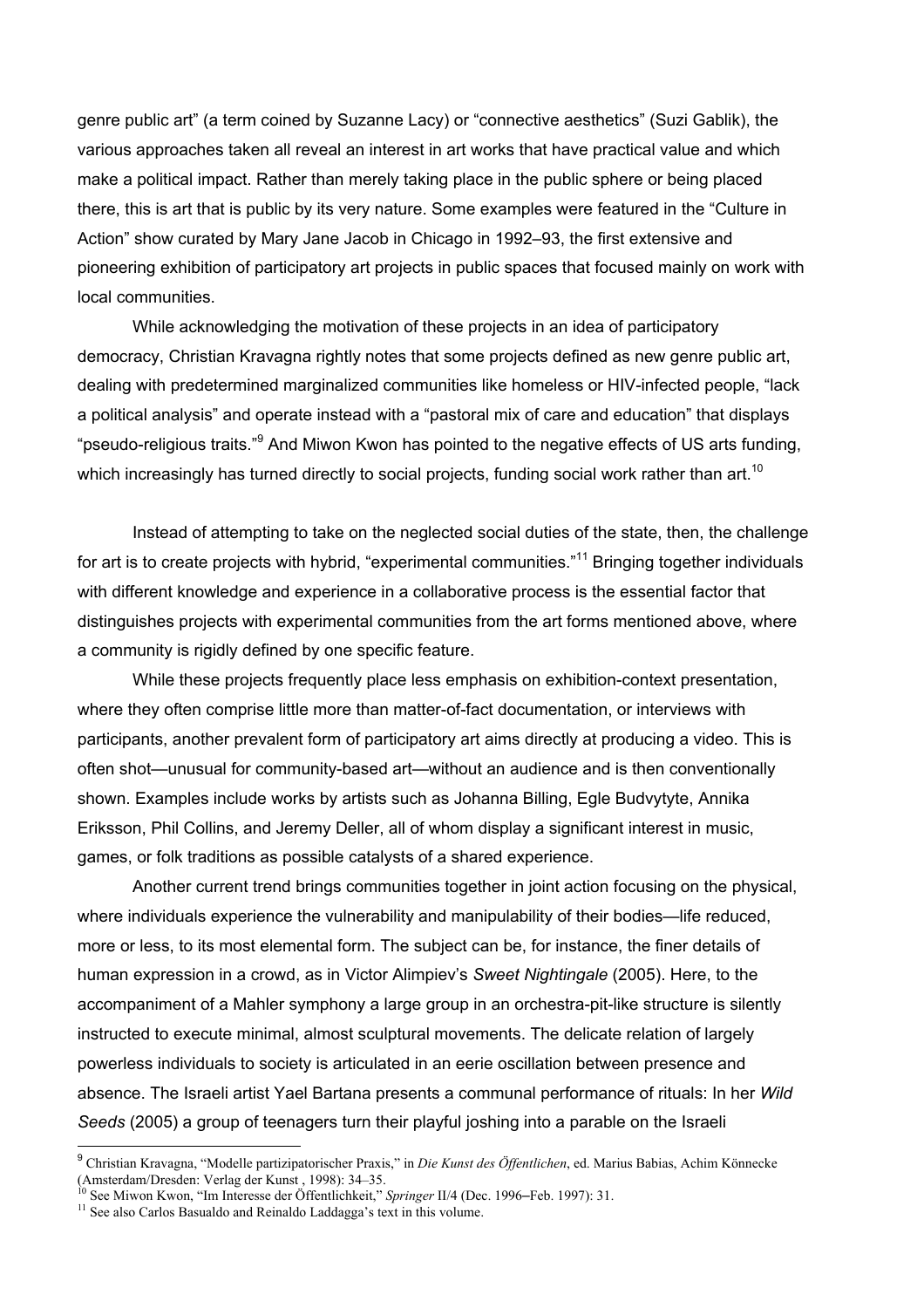occupation of Palestinian territories. Alimpiev and Bartana clearly present the human body as a political body. This more active understanding of a "political body" is countered by Santiago Sierra (and also by some of Artur Zmijewski's earlier works), projects designed as experimental situations where participants, united by their status of being destitute immigrants or unemployed, are subjected to a quintessentially humiliating scenario. These scenarios—thirty workless in Cuba having their backs tattooed with a black line for thirty dollars, or six asylum seekers being squeezed into cardboard boxes in an exhibition space, presenting the misery of the world to an art audience by repeating it—present humanity stripped to the point of physical and mental humiliation, and evoke Giorgio Agamben's "homo sacer," an outlaw deprived of all rights and reduced to "naked life." Symbolically, and in contrast to Bartana or Alimpiev, Sierra parallels the art field with an area unregulated by law, an area Agamben describes as the condition for abandoning human rights and resorting to physical and psychological violence that are not prosecuted as a criminal offence. Despite the major differences in treatment, the roughly defined communities in Alimpiev's, Bartana's, and Sierra's projects are united ultimately by the defencelessness of the individual in the face of power structures set up to control, discipline, or destroy them.

Then there are models in current artistic practice which revolve around ideas of imaginary communities and go a step further toward a more individualized sense of community that eludes definition through common features and qualities. This kind of cultural production takes place at a more abstract level, and does not necessarily involve participants. These projects lead one to hope that the conflict-ridden discussions concerning the status of imaginary communities in a fragmented public space might be raised to a narrative and politically symbolic level that might still stimulate real effects. The works of Haegue Yang, Hassan Khan, or Gardar Eide Einarsson are exemplary in imagining community, albeit in very different ways, by means of a symbolic style, language, or experiences of space and place. This usually takes the form of small gestures in the actual exhibition space. $12$ 

Where local access to institutional infrastructures is nonexistent an institution-forming type of community project may arise. Sarai (Delhi) is one such group consisting of over thirty theoreticians, artists, programmers, and activists as well as the Raqs Media Collective.<sup>13</sup> Regular local and international conferences and film screenings are organized. Research and publications draw on extensive networks established through mailing lists, blogs, and meetings. Sarai's

12 See a closer description of Hague Yang and Hassan Khan's work in the documentation of the exhibition *If we can't get it together. Artists rethinking the (mal)function of communities* in this reader.<br><sup>13</sup> *Sarai* (Hindi, Urdu, Punjabi, Bengali, Turkish): an enclosed space in a city, or beside a highway, where travellers and caravans

find shelter, sustenance and companionship; a tavern, a public house; a meeting place; a destination and a point of departure; a place to rest in the middle of a journey.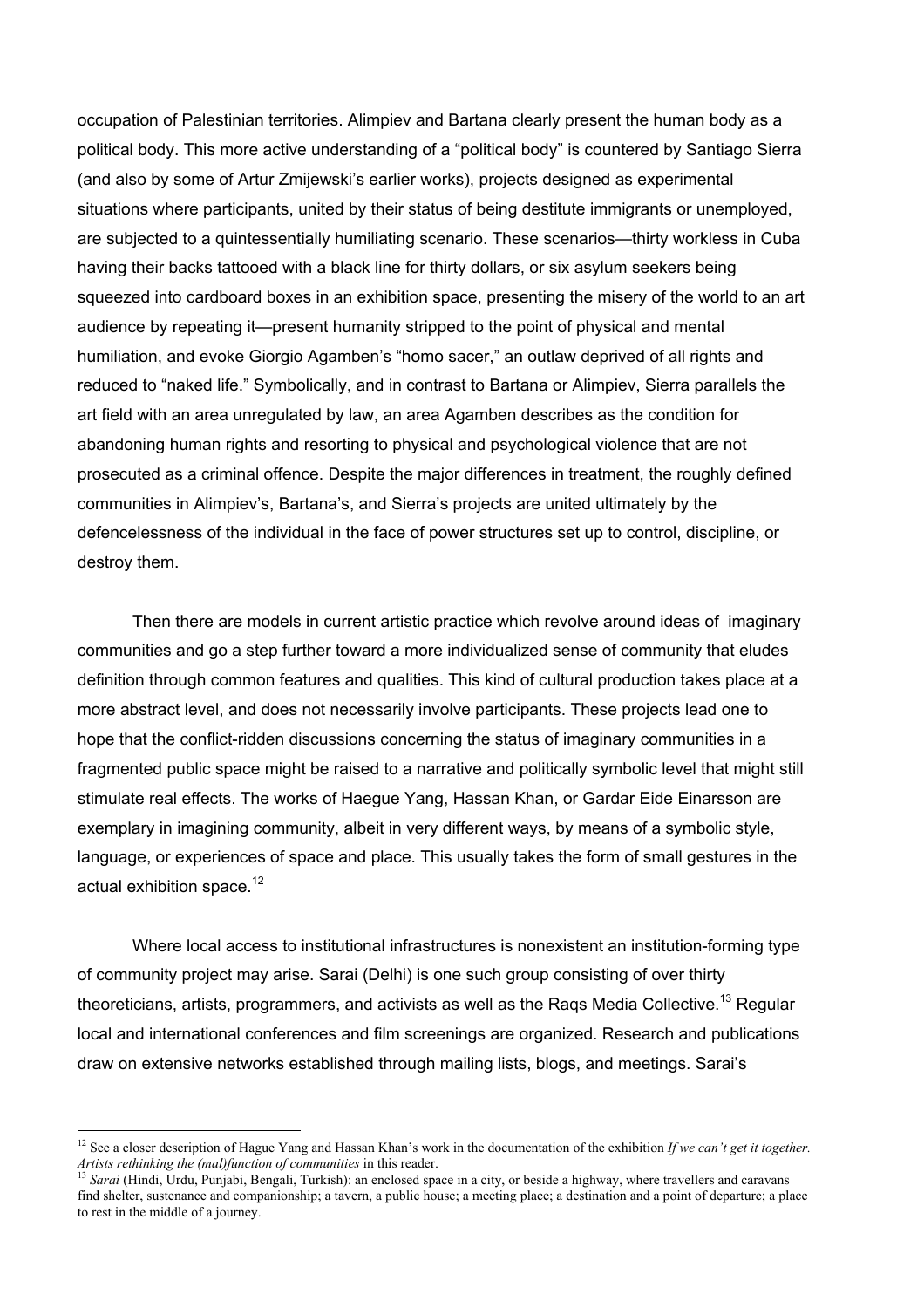*Cybermohalla* project (initiated 2001; "mohalla" is Hindustani for "neighbourhood") targets young people in deprived areas of Delhi.

Another group is the ruangrupa artists' collective in Jakarta. The collective's goal is to support the local art scene with research and documentation, inviting curators and artists to exhibitions, offering a residency, publishing the six-monthly magazine *Karbon*, and organizing the "OK" video festival twice yearly.

Both these groups are institutionally supported non-profit organisations, ruangrupa being funded by the Dutch foundations Hivos, RAIN, and Doen Stichting, while from the start Sarai has been affiliated with the Centre for the Study of Developing Societies, Delhi. What distinguishes them from official institutions, however, is their having developed from local groups and their resultant self-determined working models that are independent of visitor-count or sponsors', politicians', or press opinions. The kind of collective working process found in these artist-initiated pseudo-institutions supports Brian Holmes's cogent dictum that all collective work in the art field originates in political resistance. Creating and working in these collective structures in the field of art means fusing artistic production with the social, yet it aims less at visibility than at an opacity and withdrawal unknown to official institutions. Official institutions deal in prestige, the classic medium for prestige being a well-marketed exhibition, and add a high level of visibility in order to be competitive. Sarai or ruangrupa, on the other hand, are more interested in a non-prestigious clandestinity with space for research, informal discussions, experiment and failure, and the personal power of decision what to share and with whom.

The distinctive quality of new communities is a processual openness based on temporarily shared interests, or simply on a fortuitous moment of being there at the same time. This replaces unitary and essentialist models of community based on presence, identification, and immanence, calling into question national, religious, and cultural contexts. It is neither locally nor culturally bound. Given the historic failure of the great narratives of community, this is a radical re-conceptualization of community refusing to function as an easily manipulated mass with a common identity. This new notion of community in art—as against earlier models that assumed fixed identities (as patients, migrants, etc.)—is also a critique of the shared values of 1980s' communitarianism consensus politics that is still reflected in early "community-based art," as also of Marxist notions of community united by class struggle. Its affinities are with a relational notion of social organization based not on belonging but on a combination of singularity, otherness, and shared experience. Only on such a basis is it possible to start thinking in new ways about the creation of a newly defined participatory democratic public sphere offering models of agency that go beyond consumption decisions, but imply the potential of collective resistance. Hence artists and curators who provide concepts and images of "new communities" and participate in non-prestigious collective practice are becoming involved, as Nikos Papastergiadis puts it, in the production of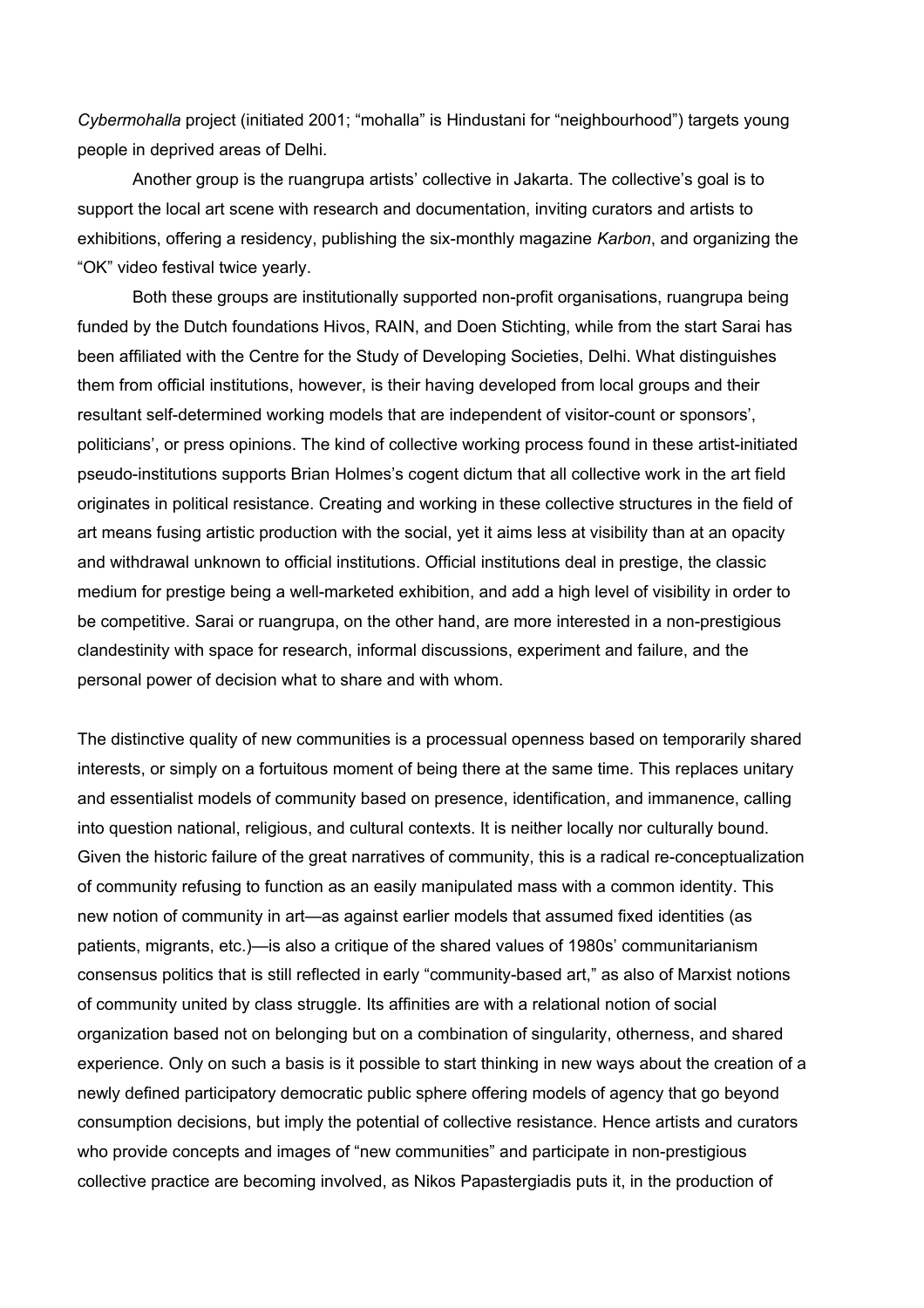"social knowledge."

# *The essays in this reader*

The texts in this reader explore models and ideas for both types of social structure—community and collective—found in various art projects and curatorial approaches where collaboration is constitutive, but also in political activism and other societal movements. The first three texts reflect collaborative and participatory approaches in art and curatorial practice and link them to current societal developments. Carlos Basualdo and Reninaldo Laddaga's idea of the "experimental community" goes beyond traditional defining criteria of community and collective and strives to fuse being and doing, community and collective. In their article on bringing together communities in recent contemporary art projects, Basualdo and Laddaga pose a key question touching on respect for and encouragement of difference in the public realm: "How can diverse local intentions be brought together on behalf of unified actions that acknowledge their diversity as well as their shared values?" Their answer lies in a concept of "experimental communities" that emphasizes the temporary and model character of these endeavours that bring people of divergent backgrounds and experience together in collaborative processes.

Maria Lind surveys recent approaches in art that deal with social relations, such as relational aesthetics, new genre public art, connective aesthetics, Kontextkunst, and dialogical art. She explores the potential artistic agency has in collaborative projects and how such projects are related to theoretical approaches based on concepts like the "multitude" and the "inoperative community," or its roots in radical political thought and its reverence for solidarity. Finally, she presents options for non-commercial initiatives as against the current trend of instrumentalizing major institutions.

Nikos Papastergiadis focuses on current art practice's responsibility vis-à-vis globalization mechanisms. He examines curatorial approaches that have abandoned curatorial authority and collaborative art projects that institute inter-local relations with south-south and north-south axes, thus overriding the hegemonial reproduction of power relations in globalization. Given the neoliberalist appropriation of collaborative and communicative working methods, Papastergiadis presents an alternative mediation mode for contemporary art, a mode, namely, that initiates "democratic dialogue between different people that can relate local experiences to global processes."

In the following section, Brian Holmes and Raqs Media Collective discuss new perspectives on affection and intimacy in the public sphere. Brian Holmes presents a new operational definition of collectivity and perspectives for the Left based on a radically democratic ecological critique of progress. In his "Affectivist Manifesto" he argues for liberating affect and intimacy from the heavily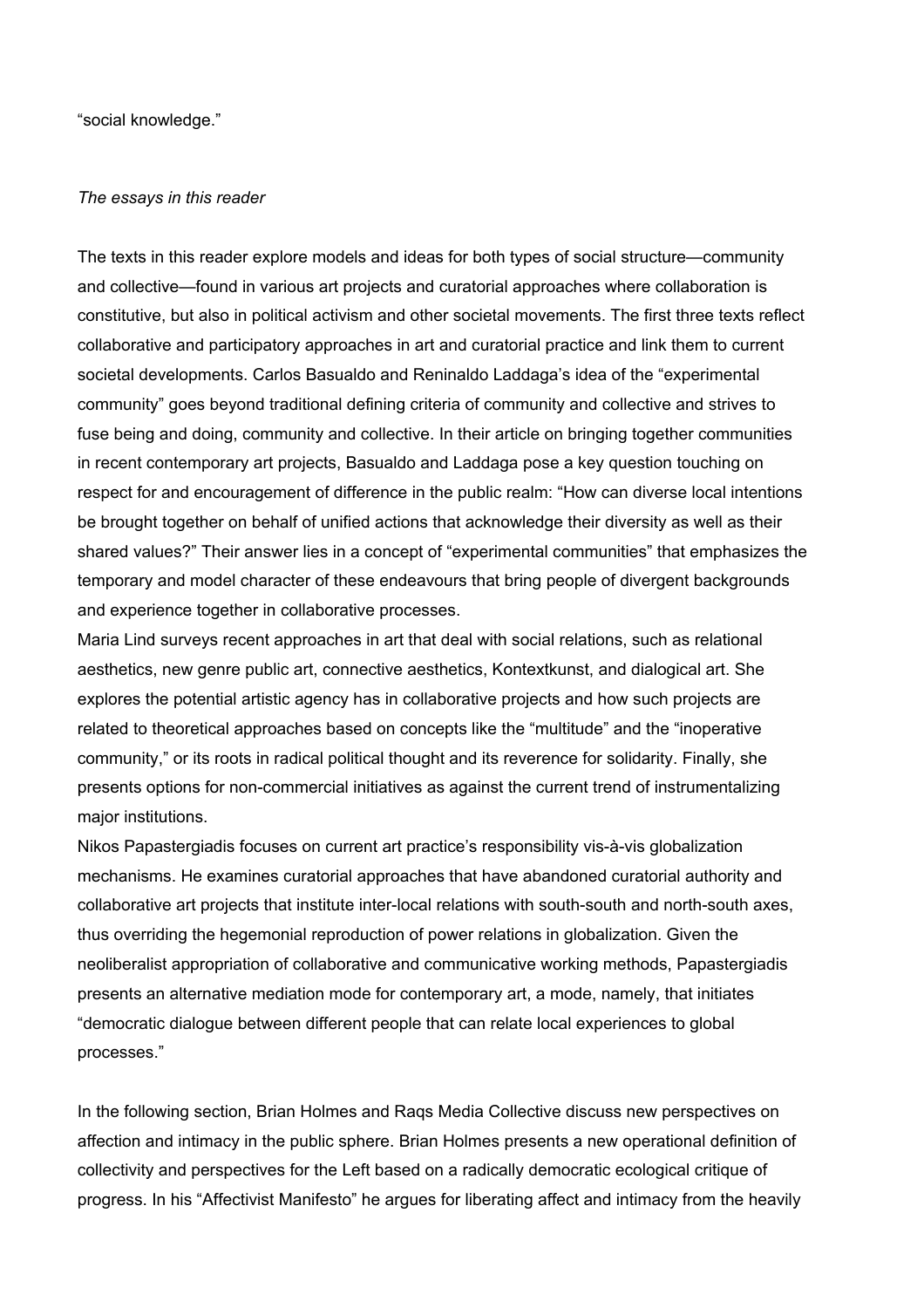regulated, overcoded social realities of neoliberalism and for transforming them into new extradisciplinary modes of gesture and language. Raqs Media Collective looks at South Asian societies to reflect on the impact of privacy and affection in the public sphere. They examine private and public, their overlaps and intersections, which in a city as populous as Delhi unfold as a class-related and gendered experience. The European modernist idea of a neat separation between private and public has never lived up to its own premises in South Asia.

Luis Jacob, Jon Davies, and Emily Roysdon present local or personal instances of involvement in collective art practice. Jacob and Davies explore art communities and their historical perspectives in Toronto. Jacob elaborates on the circumstance that in Toronto of the 1970s and '80s an exciting, glamorous art scene had to be invented by Canadian artists, isolated and peripheral to the U.S. as they were. This art scene opened the way to artist collectives like General Idea, which, in the words of one member, AA Bronson, envisaged a "dream of one community, that is, a network of communities." Indeed, art communities are caught up in the question of place, of here and/or elsewhere. While the "here" pertains to "culture by mouth," i.e. the question of audience and peership, communities of the "elsewhere" are a matter of "culture by media," of international networks and information gathered from magazines, other media, and artworld-jetsetting. Jon Davies examines the extensive video oeuvre of Colin Campbell, an iconic figure in the Toronto queer and media art scenes, showing how Campbell's practice was predicated on the involvement of friends, acquaintances, and rivals, who appeared in the work and were also its audience. AS Bruce Ferguson remarks, this strategy "might return video to its initial, ongoing, historical conception as a tool of community interaction," while Philip Monk similarly ascribes to Campbell's works a "critical moment in the self-recognition of an art community." Thus, Davies argues that Campbell's different personas were drawn from his real social world and that his performers chart his community affiliations and conflicts. Emily Roysdon then presents her own practice in various collective and participatory structures, mainly with the journal *LTTR*, whose group of participating artists, musicians, and researchers see their work relative to histories created by such collectives as Gran Fury, Heresies, Act Up, or Group Material. These collectives prioritized the presentation of peer work in a thoughtful, formal, public discourse and avoided utilizing the definitional power of the established "culture by media" (Jacob) channels. Instead, they set up a parallel system that creates both a platform and its audiences, its mechanisms of distribution and evaluation, and, finally, as Roysdon puts it, a "public discourse" within a self-chosen referential system.

Following the documentation and the artists' statements on the exhibition *If we can't get it together. Artists rethinking the (mal)function of communities*, the final two essays are excursions into the interrelations of ethics and self-concept in political framings of community.